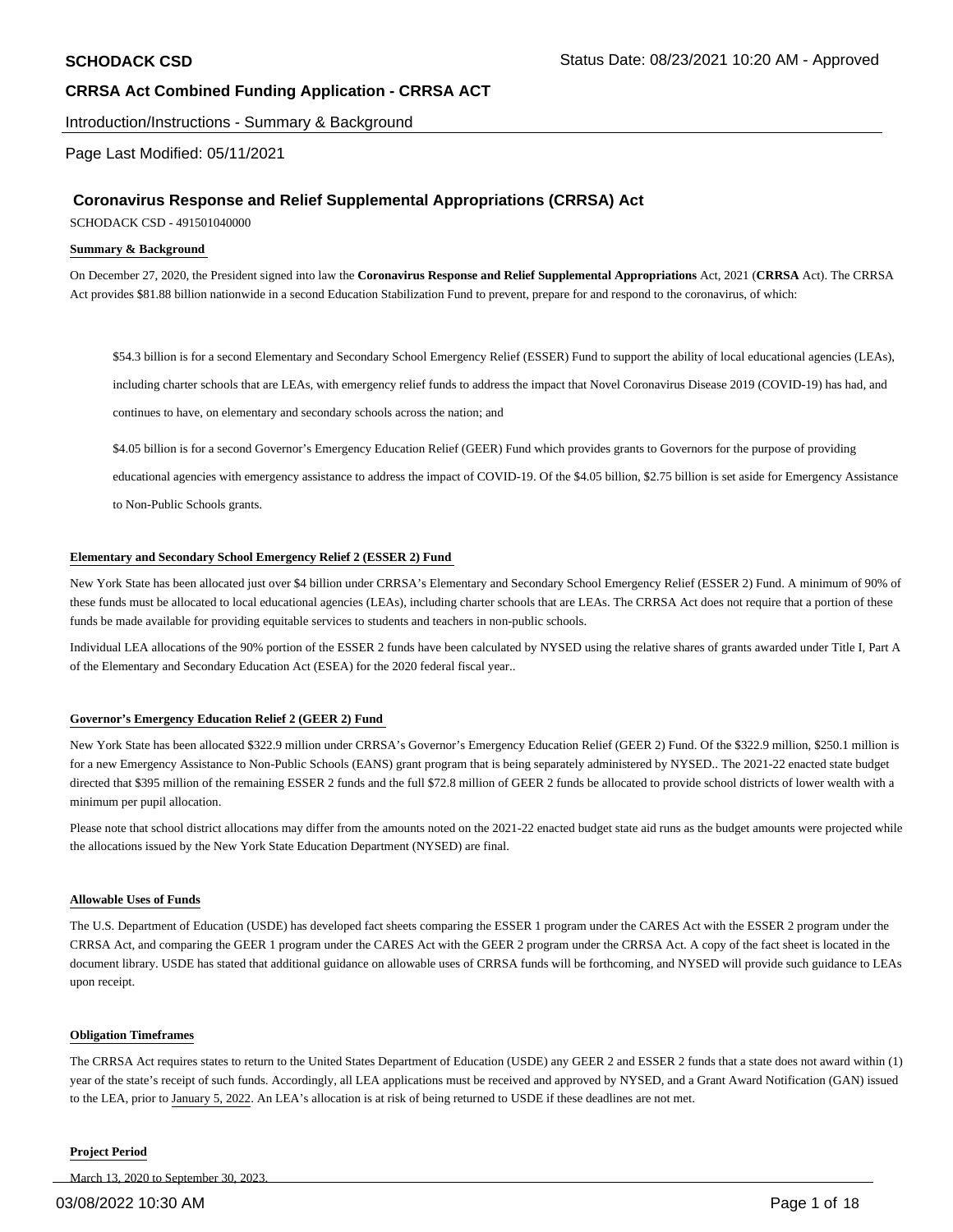Introduction/Instructions - Summary & Background

Page Last Modified: 05/11/2021

#### **Project Numbers**

The project number stems for each respective fund are listed below. These numbers should be used on the corresponding FS-10 budget form.

*GEER 2: 5896-21-XXXX* 

*ESSER 2: 5891-21-XXXX* 

### **Submission Deadline**

Completed applications are due by **June 15, 2021** (with extensions by request), and will be reviewed on a rolling basis.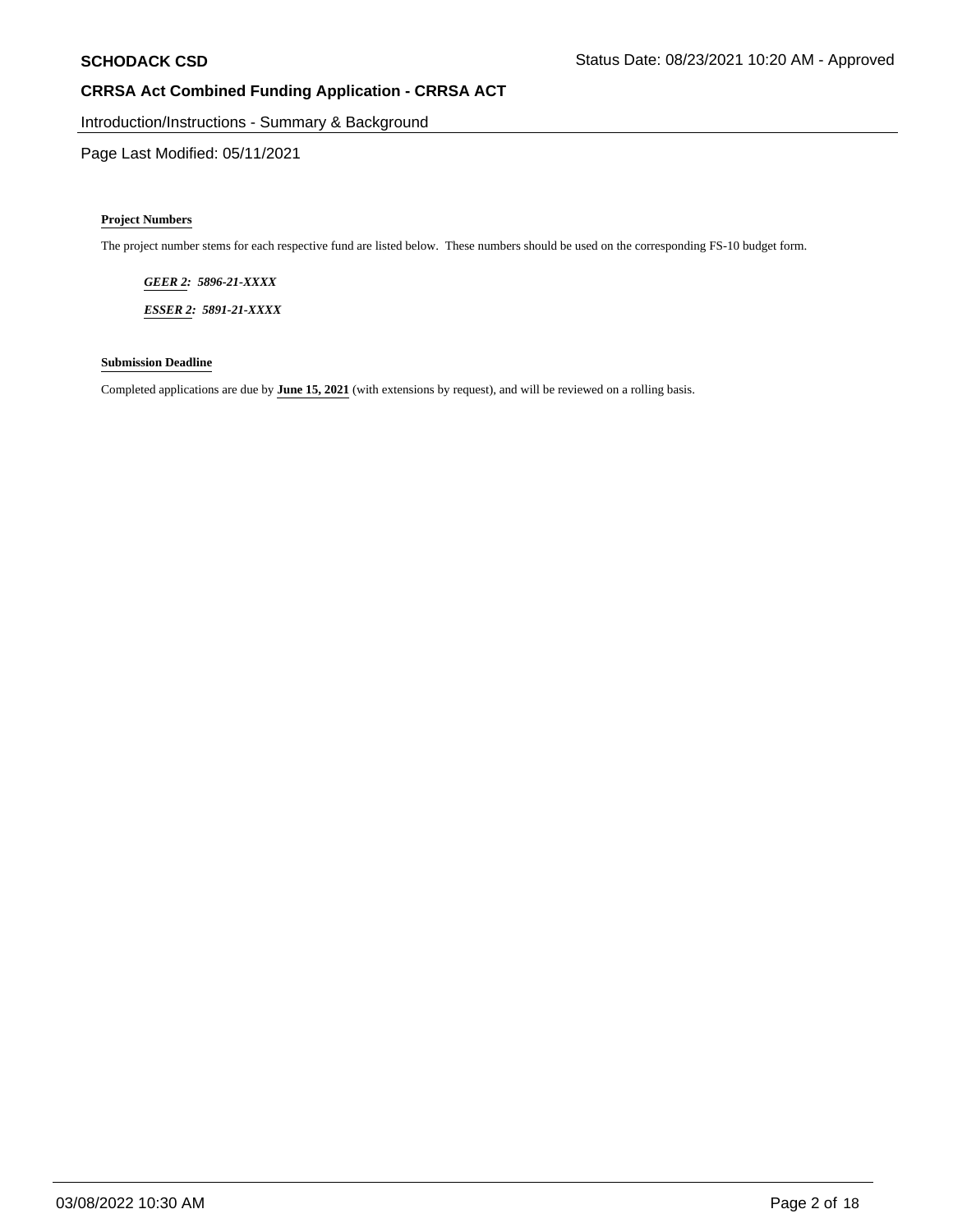Introduction/Instructions - Submission Instructions

Page Last Modified: 05/11/2021

### **Submission Instructions**

SCHODACK CSD - 491501040000

#### **Directions for Completing the Application:**

LEAs must complete all sections and are *required* to answer questions marked with a *red asterisk*. If a required question has not been completed, the business portal will highlight it in red and the section of the application will be flagged. The applicant will be *unable* to submit the application to NYSED for final review if a required question remains *unresolved*.

FS-10 Budgets and Budget Narrative forms should be completed in a manner that clearly identifies and aligns proposed expenses.

#### **Directions for Submitting the Application:**

The online application may only be submitted/certified by the chief school officer of the applicant LEA. The designated superintendent (public school LEAs), and the chief executive officer, board of trustees president, or school employee designated by the board of trustees (charter school LEAs) are the only administrators with the submit/certify rights necessary to successfully submit and certify a completed application for NYSED review. LEAs are *NOT REQUIRED* to send hard copies of general application materials to the Department. LEAs are *REQUIRED* to send signed originals and two hard copies of each FS-10 Budget Form to:  *Office of ESSA-Funded Programs - Rm 320 EB RE: CRRSA Act Combined Funding Application New York State Education Department 89 Washington Avenue*

 *Albany, NY 12234.* 

#### **Deadline for Submitting the Applications:**

The *CRRSA Act Combined Funding Application* is due by **June 15, 2021**, and will be reviewed on a rolling basis.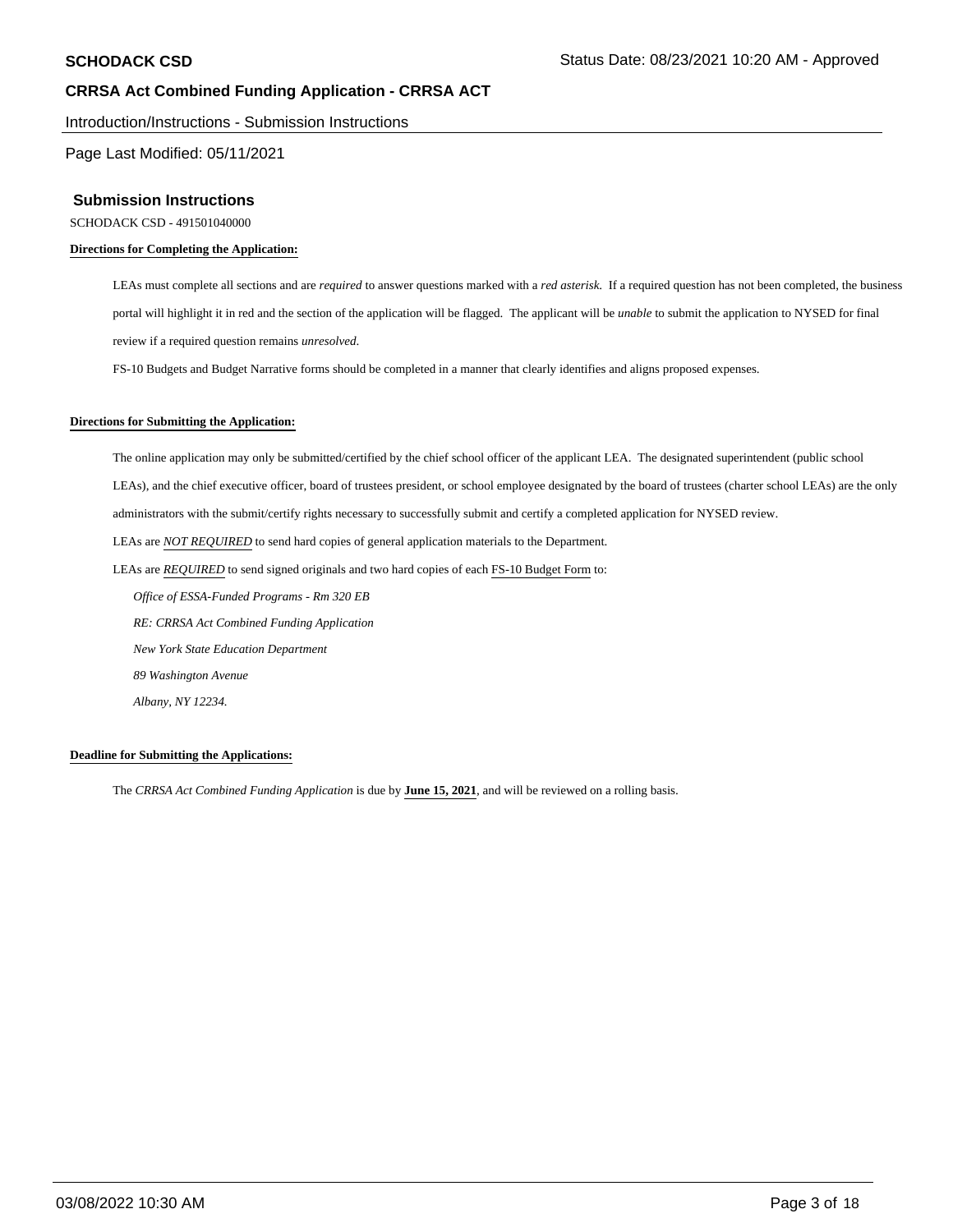CRRSA Act - GEER Application - GEER Intent to Apply

Page Last Modified: 05/21/2021

# **GEER Intent to Apply**

SCHODACK CSD - 491501040000

# **1. Does the LEA intend to apply for Governor's Emergency Education Relief (GEER) funding?**

Yes, the LEA intends to apply for Governor's Emergency Education Relief (GEER) funding.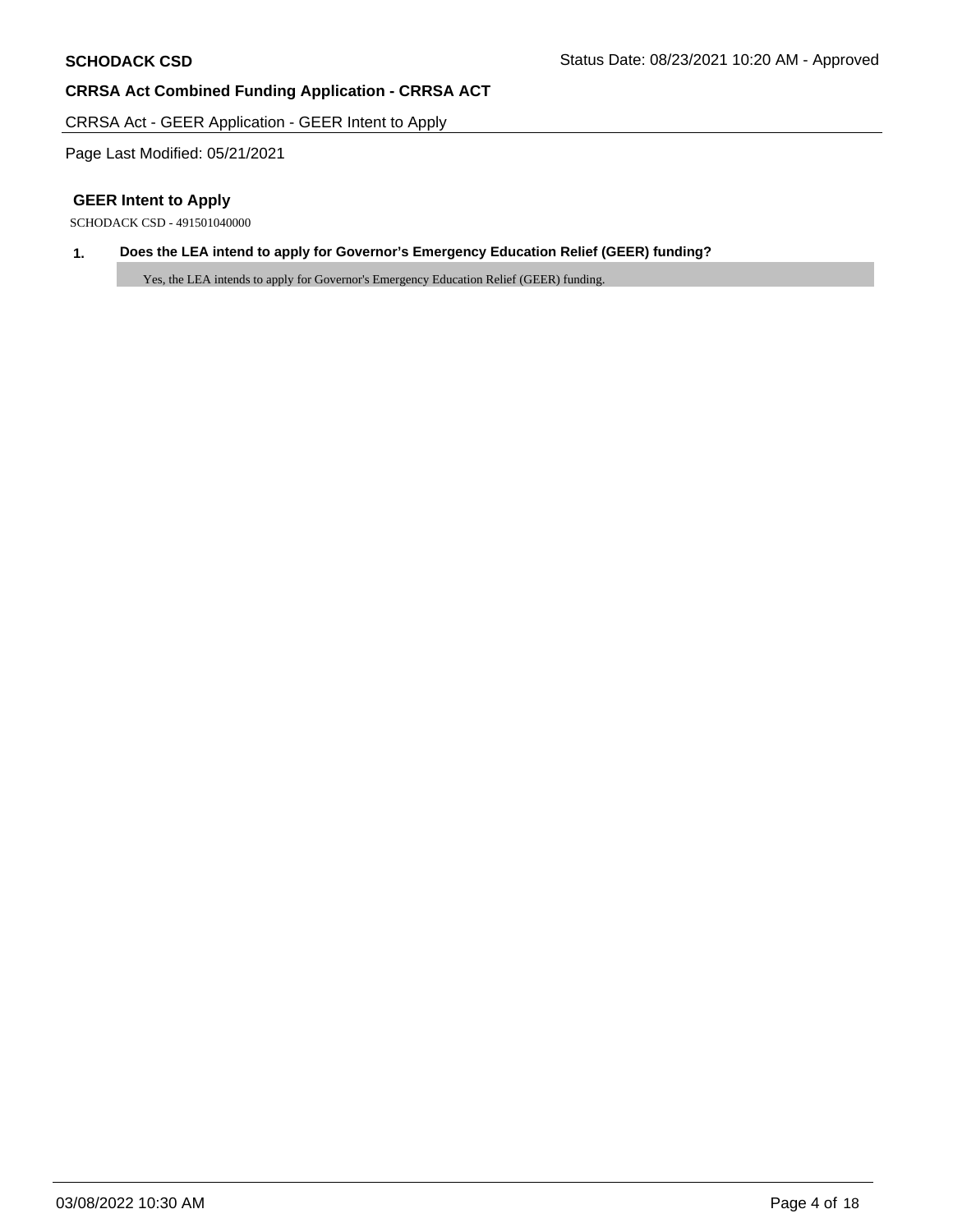CRRSA Act - GEER Application - GEER Assurances

Page Last Modified: 07/01/2021

## **GEER Assurances**

SCHODACK CSD - 491501040000

**1. The LEA will use its best efforts to expend funding on an expedited timeline.** 

YES, the LEA provides the above assurance.

**2. The LEA shall obligate GEER funds by September 30, 2023 and liquidate GEER funds by October 15, 2023.** 

YES, the LEA provides the above assurance.

**3. The LEA assures that funds received under Section 312 will not be used for administrative or executive salaries and benefits for IHEs, SEAs, or the other education related entities referenced at § 312(c)(3).** 

■ YES, the LEA provides the above assurance.

**4. The LEA will, to the greatest extent practicable, continue to pay its employees and contractors during the period of any disruptions or closures related to COVID-19 in compliance with Section 315 of the CRRSA Act.** 

 $\Xi$  YES, the LEA provides the above assurance.

**5. The LEA will cooperate with any examination of records with respect to such funds by making records available for inspection, production, and examination, and authorized individuals available for interview and examination, upon the request of (i) the Department and/or its Inspector General; or (ii) any other federal agency, commission, or department in the lawful exercise of its jurisdiction and authority.** 

YES, the LEA provides the above assurance.

**6. The LEA assures that records pertaining to the GEER II award under 2 C.F.R. § 200.334 and 34 C.F.R. §76.730, including financial records related to use of grant funds, will be retained separately from an entity's GEER funds.** 

 $\boxtimes$  YES, the LEA provides the above assurance.

**7. The LEA assures that it will comply with all reporting requirements, including those in Section 15011 of the CARES Act and submit quarterly reports to the Commissioner at such time and in such a manner as the Commissioner may require. The Commissioner may require additional reporting in the future.** 

YES, the LEA provides the above assurance.

- **8. The LEA, that receives more than than \$150,000 in CARES Act funds, will report:** 
	- **The total amount of funds received;**
	- **The amount spent or obligated for each project or activity;**
	- **A detailed list of all projects or activities supported with CARES Act funds (including name, description and estimated number of jobs created or retained (where applicable); and**
	- **Detailed information on subcontracts and subgrantees, including FFATA data elements, as prescribed by OMB (OMB is authorized to allow aggregate reporting on awards below \$50,000). (Sec. 15011(b)(2))**

YES, the LEA provides the above assurance.

**9. The LEA assures that federal grant recipients, sub recipients and their grant personnel are prohibited from text messaging while driving a government owned vehicle, or while driving their own privately owned vehicle during official grant business, or from using government supplied electronic equipment to text message or email when driving as per Executive Order 13513, "Federal Leadership on Reducing Text Messaging While Driving," October 1, 2009.** 

■ YES, the LEA provides the above assurance.

**10. The LEA assures that the LEA will have on file with the SEA a set of assurances that meets the requirements of section 442 of the General Education Provisions Act (GEPA) (20 U.S.C. 1232e).** 

 $\Box$  YES, the LEA provides the above assurance.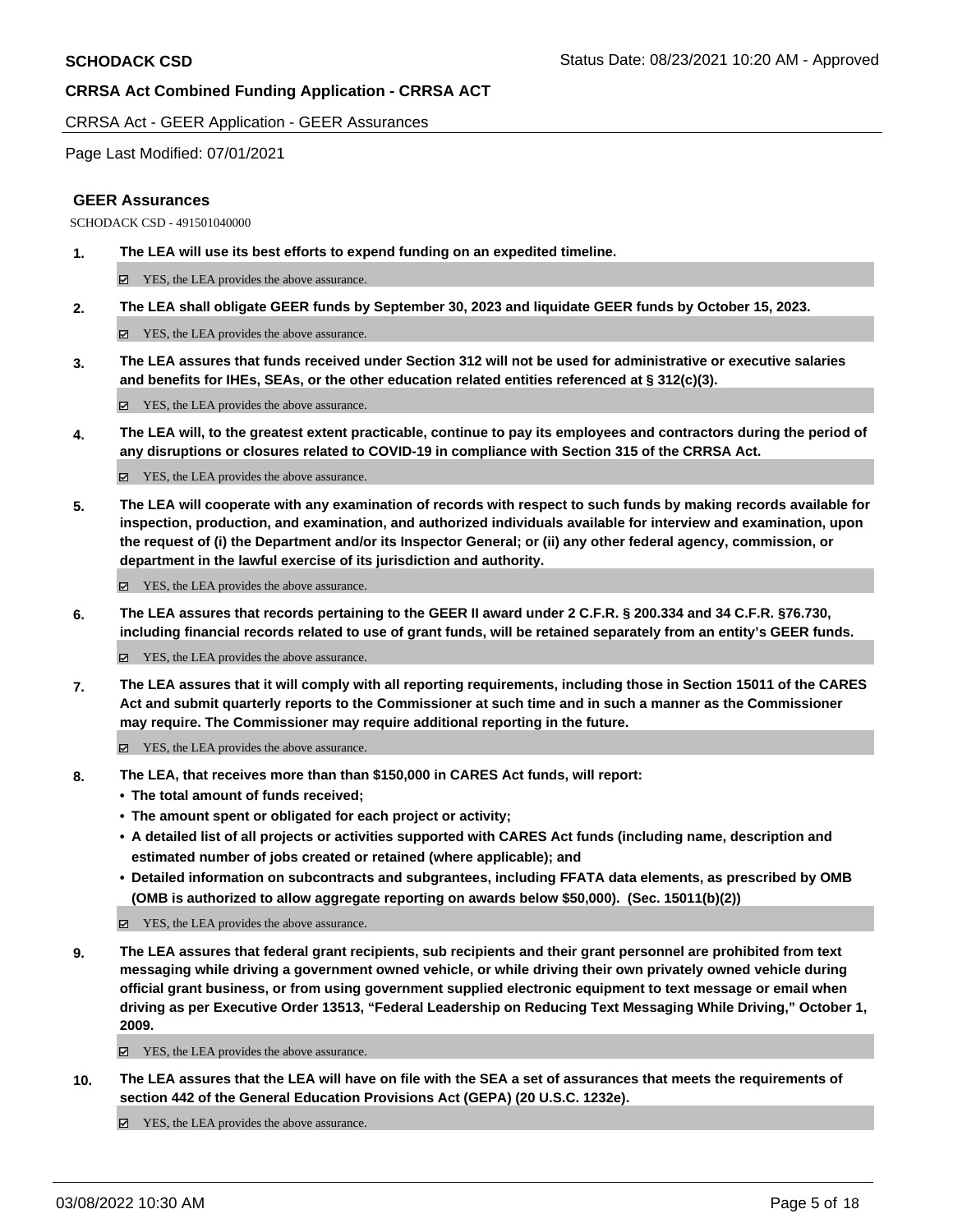### CRRSA Act - GEER Application - GEER Assurances

Page Last Modified: 07/01/2021

**11. The LEA assures that the LEA will comply with the requirements of section 427 of GEPA (20 U.S.C. 1228a). The description must include information on the steps the LEA proposes to take to permit students, teachers, and other program beneficiaries to overcome barriers (including barriers based on gender, race, color, national origin, disability, and age) that impede equal access to, or participation in, the program.** 

■ YES, the LEA provides the above assurance.

**12. The LEA assures that the LEA will comply with the provisions of all applicable acts, regulations, and assurances; the provisions of the Education Department General Administrative Regulations in 34 CFR parts 75, 76, 77, 81, 82, 84, 86, 97, 98, and 99; the OMB Guidelines to Agencies on Governmentwide Debarment and Suspension (Nonprocurement) in 2 CFR part 180, as adopted and amended as regulations of the Department in 2 CFR part 3485; and the Uniform Administrative Requirements, Cost Principles, and Audit Requirements for Federal Awards in 2 CFR part 200, as adopted and amended as regulations of the Department in 2 CFR part 3474.** 

YES, the LEA provides the above assurance.

**13. The LEA assures that the LEA will comply with all applicable assurances in OMB Standard Forms 424B and D (Assurances for Non-Construction and Construction Programs), including the assurances relating to the legal authority to apply for assistance; access to records; conflict of interest; merit systems; nondiscrimination; Hatch Act provisions; labor standards; flood hazards; historic preservation; protection of human subjects; animal welfare; lead-based paint; Single Audit Act; and the general agreement to comply with all applicable Federal laws, executive orders, and regulations.** 

YES, the LEA provides the above assurance.

**14. The LEA assures that no Federal appropriated funds have been paid or will be paid to any person for influencing or attempting to influence an officer or employee of any agency, a Member of Congress, an officer or employee of Congress, or an employee of a Member of Congress in connection with the making or renewal of Federal grants under this program.** 

■ YES, the LEA provides the above assurance.

**15. The LEA assures:(1) that the local educational agency will administer each program covered by the application in accordance with all applicable statutes, regulations, program plans, and applications; (2) that the control of funds provided to the local educational agency under each program, and title to property acquired with those funds, will be in a public agency and that a public agency will administer those funds and property;** 

**(3) that the local educational agency will use fiscal control and fund accounting procedures that will ensure proper disbursement of, and accounting for, Federal funds paid to that agency under each program;** 

**(4) that the local educational agency will make reports to the State agency or board and to the Secretary as may reasonably be necessary to enable the State agency or board and the Secretary to perform their duties and that the local educational agency will maintain such records, including the records required under section 1232f of this title, and provide access to those records, as the State agency or board or the Secretary deem necessary to perform their duties; and** 

**(5) that the local educational agency will provide reasonable opportunities for the participation by teachers, parents, and other interested agencies, organizations, and individuals in the planning for and operation of each program.** 

■ YES, the LEA provides the above assurance.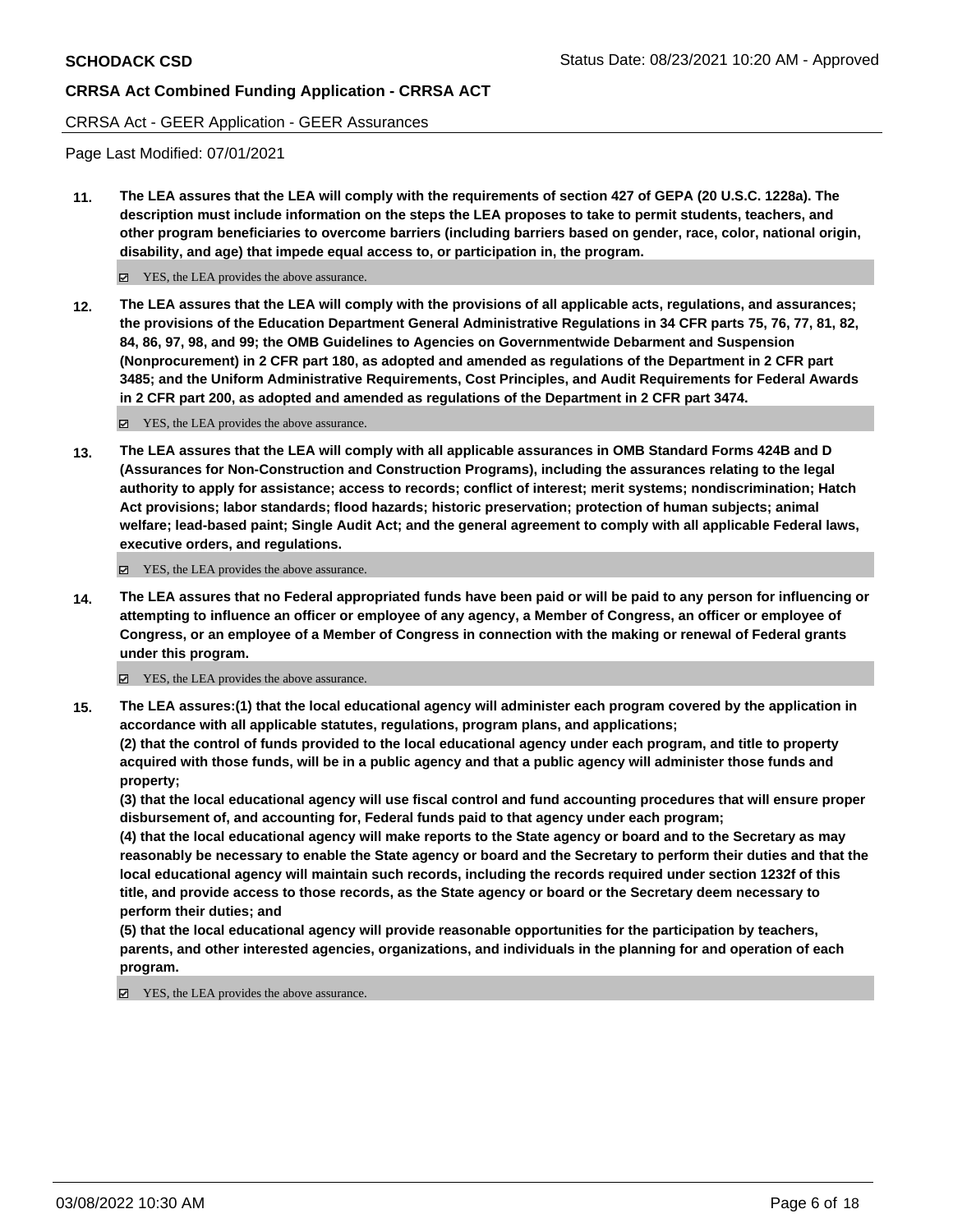CRRSA Act - GEER Application - GEER Assurances

Page Last Modified: 07/01/2021

## **16. The LEA further assures:**

**(6) that any application, evaluation, periodic program plan or report relating to each program will be made readily available to parents and other members of the general public;** 

**(7) that in the case of any project involving construction—** 

**(A) the project is not inconsistent with overall State plans for the construction of school facilities, and** 

**(B) in developing plans for construction, due consideration will be given to excellence of architecture and design and to compliance with standards prescribed by the Secretary under section 794 of title 29 in order to ensure that facilities constructed with the use of Federal funds are accessible to and usable by individuals with disabilities; (8) that the local educational agency has adopted effective procedures for acquiring and disseminating to teachers and administrators participating in each program significant information from educational research, demonstrations, and similar projects, and for adopting, where appropriate, promising educational practices developed through such projects; and** 

**(9) that none of the funds expended under any applicable program will be used to acquire equipment (including computer software) in any instance in which such acquisition results in a direct financial benefit to any organization representing the interests of the purchasing entity or its employees or any affiliate of such an organization.** 

■ YES, the LEA provides the above assurance.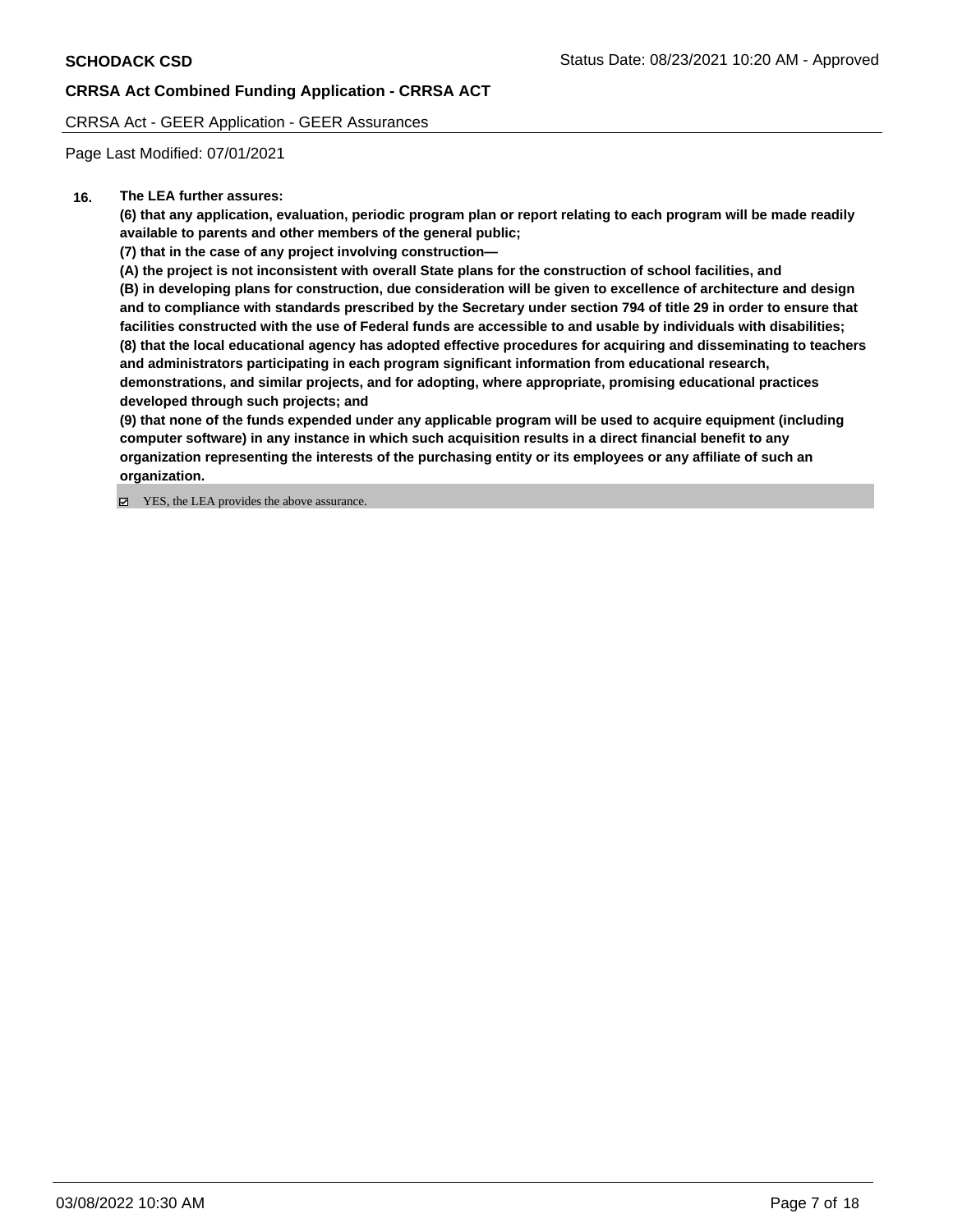CRRSA Act - GEER Application - GEER Funding Distribution

Page Last Modified: 08/20/2021

## **GEER Funding Distribution**

SCHODACK CSD - 491501040000

**1. Please complete the following to indicate the LEA's Coronavirus Response and Relief Supplemental Appropriations (CRRSA) Act allocation for Governors Education Emergency Relief (GEER) funds, as well as its most current enrollment figures.** 

**For the allocation amount, use the CRRSA GEER 2 Allocation listed in the allocation chart HERE.** 

|                                                                 | Amount (\$ or #) |
|-----------------------------------------------------------------|------------------|
| <b>GEER Fund Allocation (\$)</b>                                | 113.517          |
| Number of K-12 Resident Students Enrolled in PUBLIC Schools (#) | 884              |
| Number of students from low-income families (#)                 | 232              |

**2. Please complete the following chart by indicating the number of PUBLIC schools in the LEA being served by Governors Education Emergency Relief (GEER) funding.** 

|                                          | $l$ Number $(\#)$ |
|------------------------------------------|-------------------|
| Number of Schools Served by GEER Funding |                   |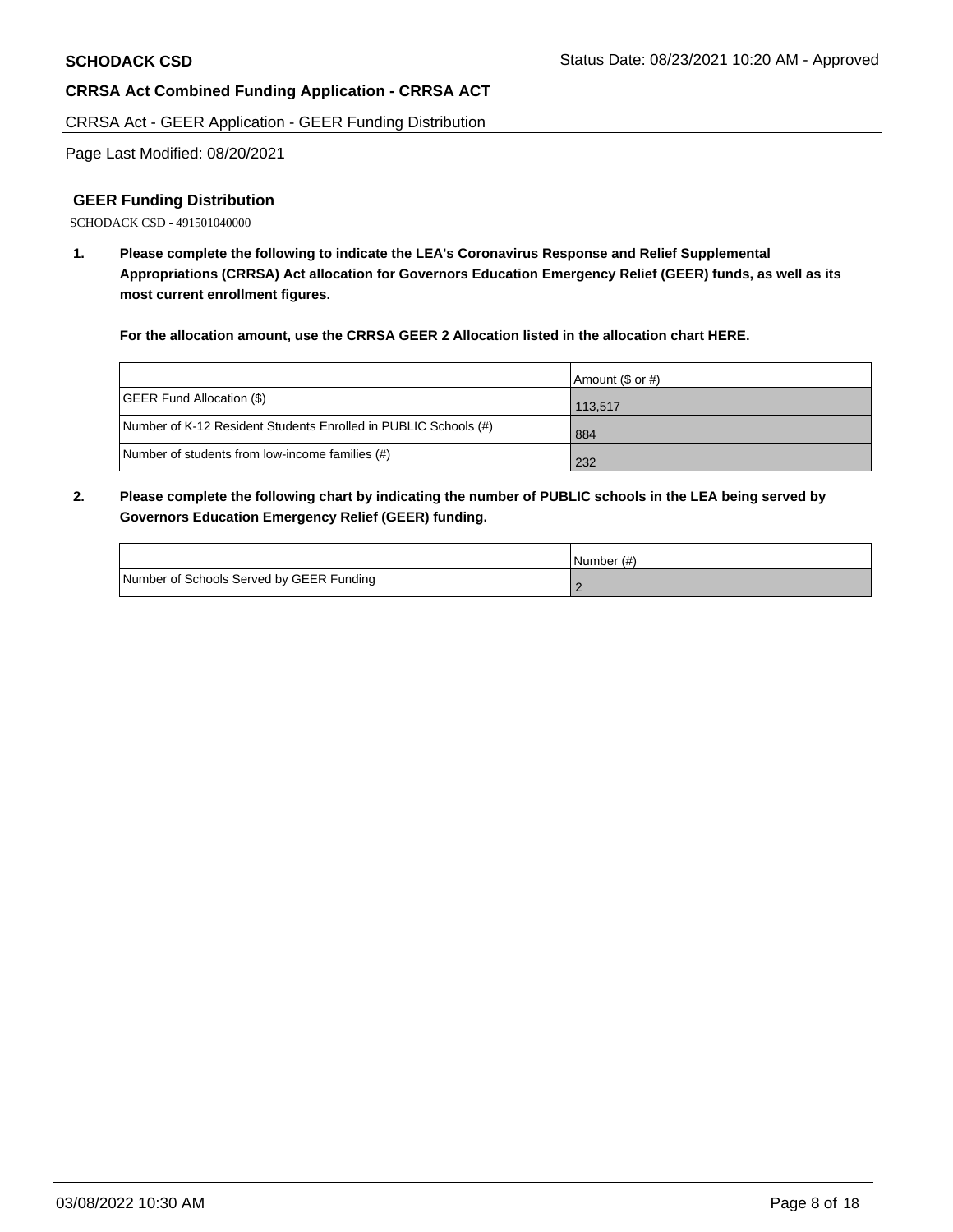CRRSA Act - GEER Application - GEER Use of Funds

Page Last Modified: 08/20/2021

# **GEER Use of Funds**

SCHODACK CSD - 491501040000

**1. Please complete the chart below by identifying the funds being used to support each allowable activity as per section 312(c) of the CRRSA Act and section 18002(c) of the CARES Act. Please respond with "0" to indicate that no funds are being assigned to a given activity.** 

**PLEASE NOTE - All proposed expenditures must be reflected within the FS-10 budget form AND budget narrative to clearly align with this item.** 

|                                                                                                                                                                                                                                                                                                                                                                                                                                                                                                                                                                                          | <b>FUNDING Amounts (\$)</b> |
|------------------------------------------------------------------------------------------------------------------------------------------------------------------------------------------------------------------------------------------------------------------------------------------------------------------------------------------------------------------------------------------------------------------------------------------------------------------------------------------------------------------------------------------------------------------------------------------|-----------------------------|
| 1 - Any activity authorized by the ESEA of 1965, including the Native Hawaiian Education<br>Act and the Alaska Native Educational Equity, Support, and Assistance Act (20 U.S.C.<br>6301 et seq.), the Individuals with Disabilities Education Act (20 U.S.C. 1400 et seq.)<br>("IDEA"), the Adult Education and Family Literacy Act (20 U.S.C. 1400 et seq.), the Carl<br>D. Perkins Career and Technical Education Act of 2006 (20 U.S.C. 2301 et seq.) ("the<br>Perkins Act"), or subtitle B of title VII of the McKinney-Vento Homeless Assistance Act (42<br>U.S.C. 11431 et seq.). | -0                          |
| 2 - The provision of child care and early childhood education.                                                                                                                                                                                                                                                                                                                                                                                                                                                                                                                           | $\Omega$                    |
| 3 - The provision of social and emotional support.                                                                                                                                                                                                                                                                                                                                                                                                                                                                                                                                       | 105,517                     |
| 4 - The protection of education-related jobs.                                                                                                                                                                                                                                                                                                                                                                                                                                                                                                                                            | 0                           |
| 5 - To continue provision of educational services to students.                                                                                                                                                                                                                                                                                                                                                                                                                                                                                                                           | $\Omega$                    |
| 6 - To support the ongoing functionality of the local educational agency.                                                                                                                                                                                                                                                                                                                                                                                                                                                                                                                | 8,000                       |
| Totals:                                                                                                                                                                                                                                                                                                                                                                                                                                                                                                                                                                                  | 113,517                     |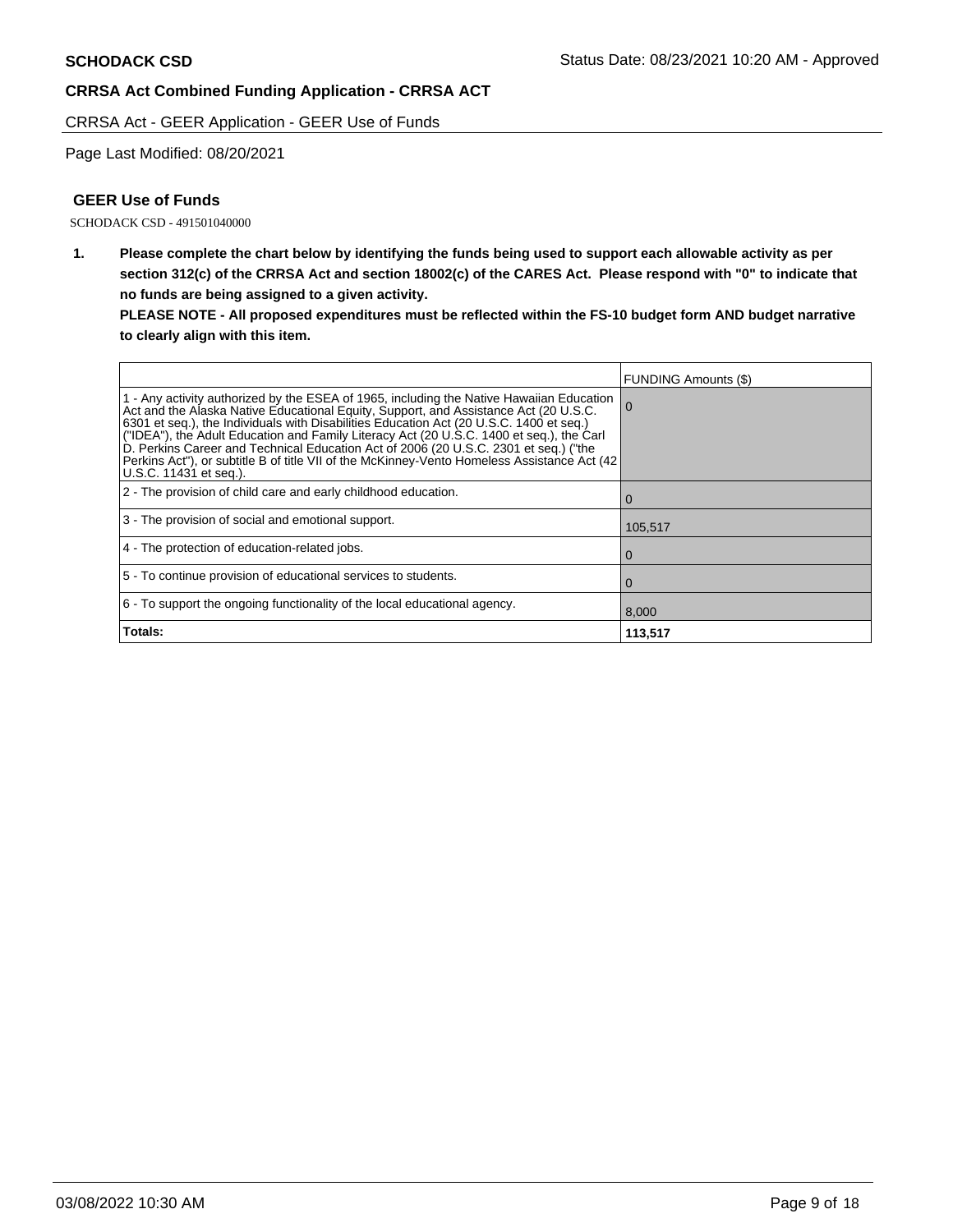## CRRSA Act - GEER Application - GEER Budget

## Page Last Modified: 08/20/2021

## **GEER Budget**

*PLEASE NOTE* - the FS-10 and Budget Narrative are used to provide NYSED with a specific itemization of proposed project expenditures and to provide NYSED and the Office of the State Comptroller with the necessary documentation upon which payments can be based. FS-10s with missing quantities or unit costs, or with terms such "*TBD*" or "*Varies*" cannot be accepted on the FS-10 or Budget Narrative forms.

### **1. Please upload a completed and signed copy of the FS-10 Budget for the Governors Emergency Education Relief (GEER) Fund.**

GEER 2 Final.pdf FS10\_Budget\_Excel GEER 2.xls

**2. Please upload a completed copy of the Budget Narrative for the Governors Emergency Education Relief (GEER) Fund.** 

GEER-2\_Budget Narrative.docx

**3. Please complete the following table by providing total proposed expenditures by budget code for funding in relation to the Governors Emergency Education Relief (GEER) Fund. This information should match the Budget Summary page of the FS-10 budget form.** 

|                             | Total Funds (\$) |
|-----------------------------|------------------|
| 15 - Professional Salaries  | 54,405           |
| 16 - Support Staff Salaries | 15,757           |
| 40 - Purchased Services     | $\mathbf 0$      |
| 45 - Supplies and Materials | 13,000           |
| 46 - Travel Expenses        | $\mathbf 0$      |
| 80 - Employee Benefits      | 29,096           |
| 90 - Indirect Cost          | $\mathbf 0$      |
| 49 - BOCES Services         | 1,253            |
| 30 - Minor Remodeling       | $\mathbf 0$      |
| 20 - Equipment              | $\mathbf{0}$     |
| Totals:                     | 113,511          |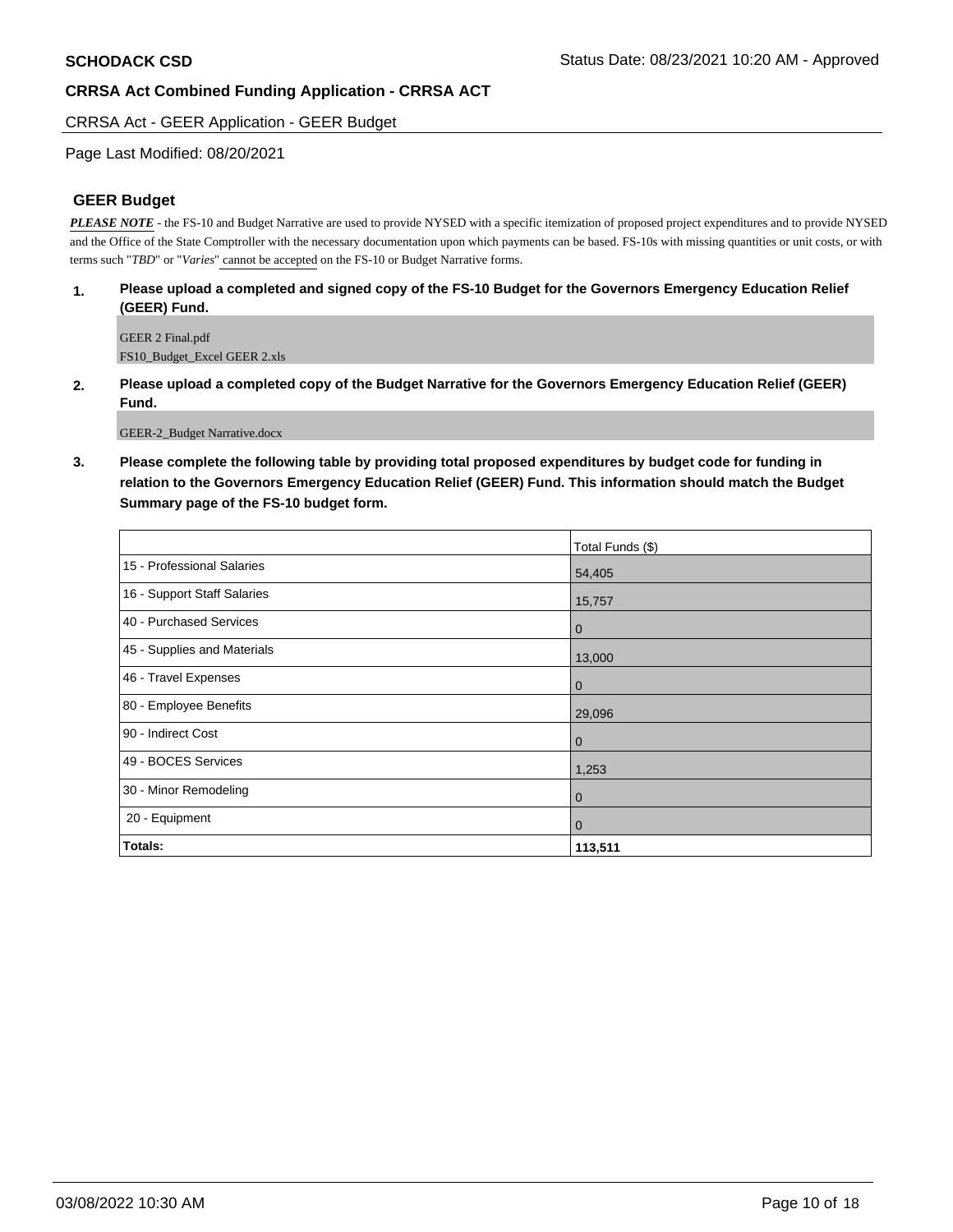CRRSA Act - ESSER Application - ESSER Intent to Apply

Page Last Modified: 05/21/2021

# **ESSER Intent of Apply**

SCHODACK CSD - 491501040000

## **1. Does the LEA intend to apply for Elementary and Secondary School Emergency Relief (ESSER) funding?**

Yes, the LEA intends to apply for Elementary and Secondary School Emergency Relief (ESSER) funding.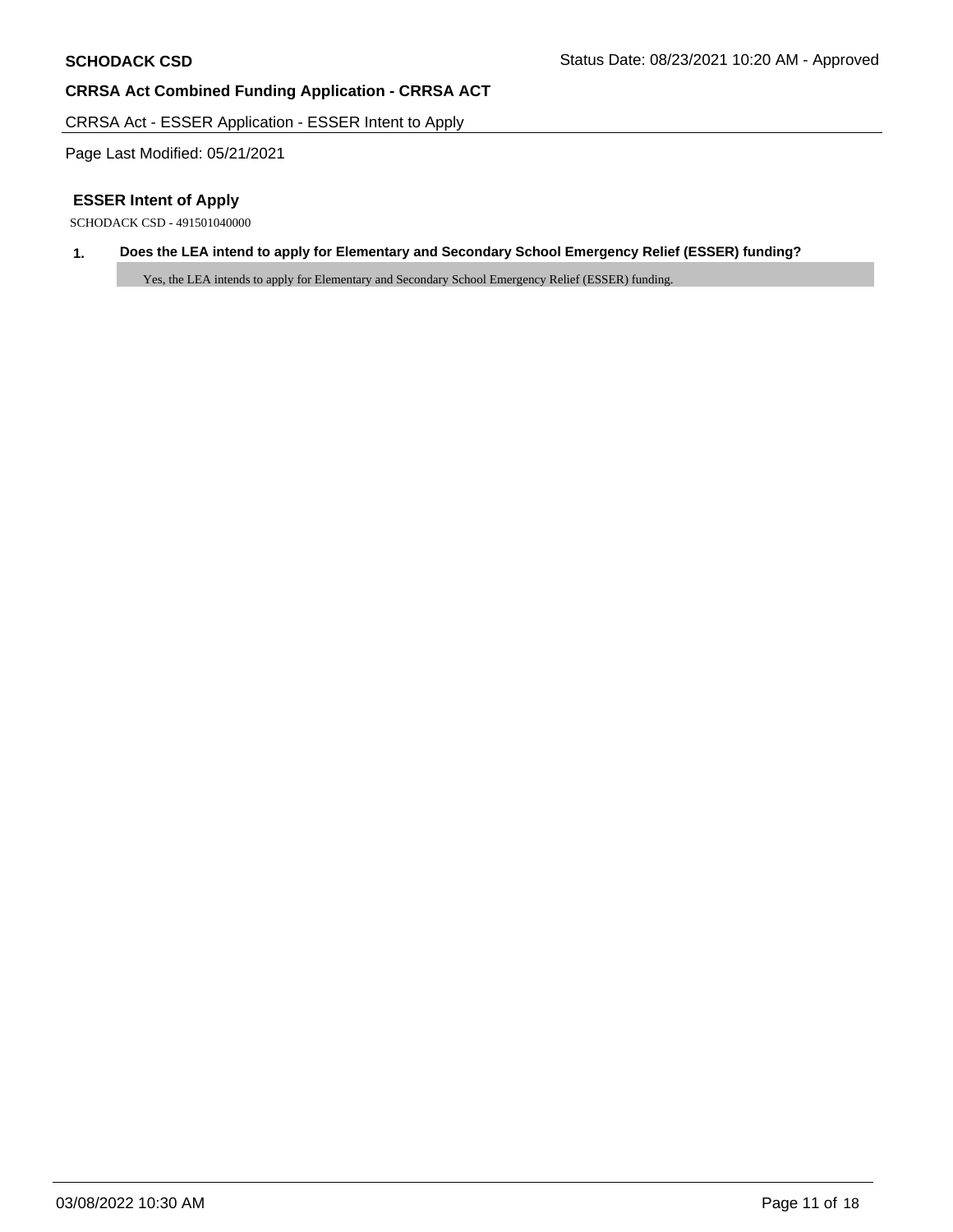CRRSA Act - ESSER Application - ESSER Assurances

Page Last Modified: 07/01/2021

## **ESSER Assurances**

SCHODACK CSD - 491501040000

**1. The LEA assures that ESSER funds are used for activities allowable under section 312(d) of Division M of the CRRSA Act. As outlined by USDE guidance, the New York State Education Department generally does not consider the following to be an allowable use of ESSER funds, under any part of 313: 1) subsidizing or offsetting executive salaries and benefits of individuals who are not employees of the LEA or 2) expenditures related to local teacher or faculty unions or associations.** 

YES, the LEA provides the above assurance.

**2. The LEA assures that, to the greatest extent practicable, it will continue to compensate its employees and contractors during the period of any disruptions or closures related to COVID-19 in compliance with Section 315 of Division M of the CRRSA Act. In addition, each entity that accepts funds will continue to pay employees and contractors to the greatest extent practicable based on the unique financial circumstances of the entity. ESSER II funds generally will not be used for bonuses, merit pay, or similar expenditures, unless related to disruptions or closures resulting from COVID-19.** 

YES, the LEA provides the above assurance.

**3. The LEA assures that it will comply with all reporting requirements, including those in Section 15011 of the CARES Act and section 313(f) of Division M of the CRRSA Act, and submit quarterly reports to the Commissioner at such time and in such a manner as the Commissioner may require. The Commissioner may require additional reporting in the future, which may include: the uses of funds by the LEAs or other entities and demonstration of their compliance with Section 313, such as any use of funds addressing learning loss among students disproportionately affected by coronavirus and school closures, including low-income students, children with disabilities, English learners, racial and ethnic minorities, students experiencing homelessness, and children and youth in foster care.** 

YES, the LEA provides the above assurance.

**4. The LEA assures that records pertaining to the ESSER II award under 2 C.F.R. § 200.334 and 34 C.F.R. § 76.730, including financial records related to use of grant funds, will be retained separately from an LEA's ESSER funds.** 

YES, the LEA provides the above assurance.

**5. The LEA assures that the LEA will cooperate with any examination of records with respect to such funds by making records available for inspection, production, and examination, and authorized individuals available for interview and examination, upon the request of (i) the Department and/or its Inspector General; or (ii) any other federal agency, commission, or department in the lawful exercise of its jurisdiction and authority.** 

■ YES, the LEA provides the above assurance.

**6. The LEA assures that the LEA will comply with all applicable assurances in OMB Standard Forms 424B and D (Assurances for Non-Construction and Construction Programs), including the assurances relating to the legal authority to apply for assistance; access to records; conflict of interest; merit systems; nondiscrimination; Hatch Act provisions; labor standards; flood hazards; historic preservation; protection of human subjects; animal welfare; lead-based paint; Single Audit Act; and the general agreement to comply with all applicable Federal laws, executive orders and regulations.** 

YES, the LEA provides the above assurance.

**7. The LEA assures that the LEA will have on file with the SEA a set of assurances that meets the requirements of section 442 of the General Education Provisions Act (GEPA) (20 U.S.C. 1232e).** 

YES, the LEA provides the above assurance.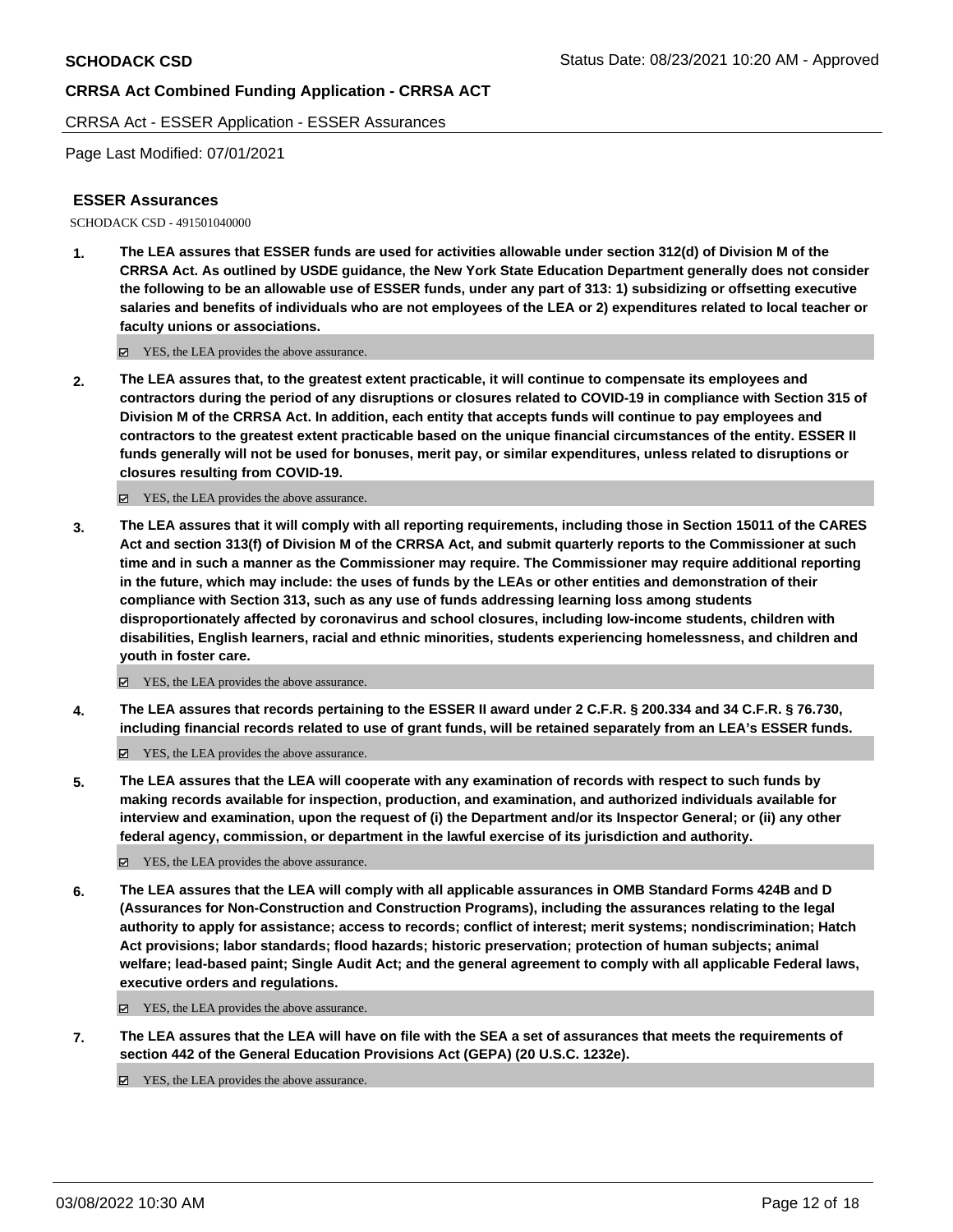## CRRSA Act - ESSER Application - ESSER Assurances

Page Last Modified: 07/01/2021

**8. The LEA assures that the LEA will comply with the requirements of section 427 of GEPA (20 U.S.C. 1228a). The description must include information on the steps the LEA proposes to take to permit students, teachers, and other program beneficiaries to overcome barriers (including barriers based on gender, race, color, national origin, disability, and age) that impede equal access to, or participation in, the program.** 

■ YES, the LEA provides the above assurance.

**9. The LEA assures that the LEA uses ESSER funds for purposes that are reasonable, necessary, and allocable under the CARES Act.** 

■ YES, the LEA provides the above assurance.

**10. The LEA assures that the LEA will comply with the provisions of all applicable acts, regulations and assurances; the following provisions of Education Department General Administrative Regulations (EDGAR) 34 CFR parts 76, 77, 81, 82, 84, 97, 98, and 99; the OMB Guidelines to Agencies on Governmentwide Debarment and Suspension (Nonprocurement) in 2 CFR part 180, as adopted and amended as regulations of the Department in 2 CFR part 3485; and the Uniform Guidance in 2 CFR part 200, as adopted and amended as regulations of the Department in 2 CFR part 3474.** 

YES, the LEA provides the above assurance.

**11. The LEA assures that federal grant recipients, sub recipients and their grant personnel are prohibited from text messaging while driving a government owned vehicle, or while driving their own privately owned vehicle during official grant business, or from using government supplied electronic equipment to text message or email when driving as per Executive Order 13513,"Federal Leadership on Reducing Text Messaging While Driving," October 1,2009.** 

YES, the LEA provides the above assurance.

**12. The LEA assures that no Federal appropriated funds have been paid or will be paid to any person for influencing or attempting to influence an officer or employee of any agency, a Member of Congress, an officer or employee of Congress, or an employee of a Member of Congress in connection with the making or renewal of Federal grants under this program.** 

YES, the LEA provides the above assurance.

**13. The LEA assures:** 

**(1) that the local educational agency will administer each program covered by the application in accordance with all applicable statutes, regulations, program plans, and applications;** 

**(2) that the control of funds provided to the local educational agency under each program, and title to property acquired with those funds, will be in a public agency and that a public agency will administer those funds and property;** 

**(3) that the local educational agency will use fiscal control and fund accounting procedures that will ensure proper disbursement of, and accounting for, Federal funds paid to that agency under each program;** 

**(4) that the local educational agency will make reports to the State agency or board and to the Secretary as may reasonably be necessary to enable the State agency or board and the Secretary to perform their duties and that the local educational agency will maintain such records, including the records required under section 1232f of this title, and provide access to those records, as the State agency or board or the Secretary deem necessary to perform their duties; and** 

**(5) that the local educational agency will provide reasonable opportunities for the participation by teachers, parents, and other interested agencies, organizations, and individuals in the planning for and operation of each program.** 

YES, the LEA provides the above assurance.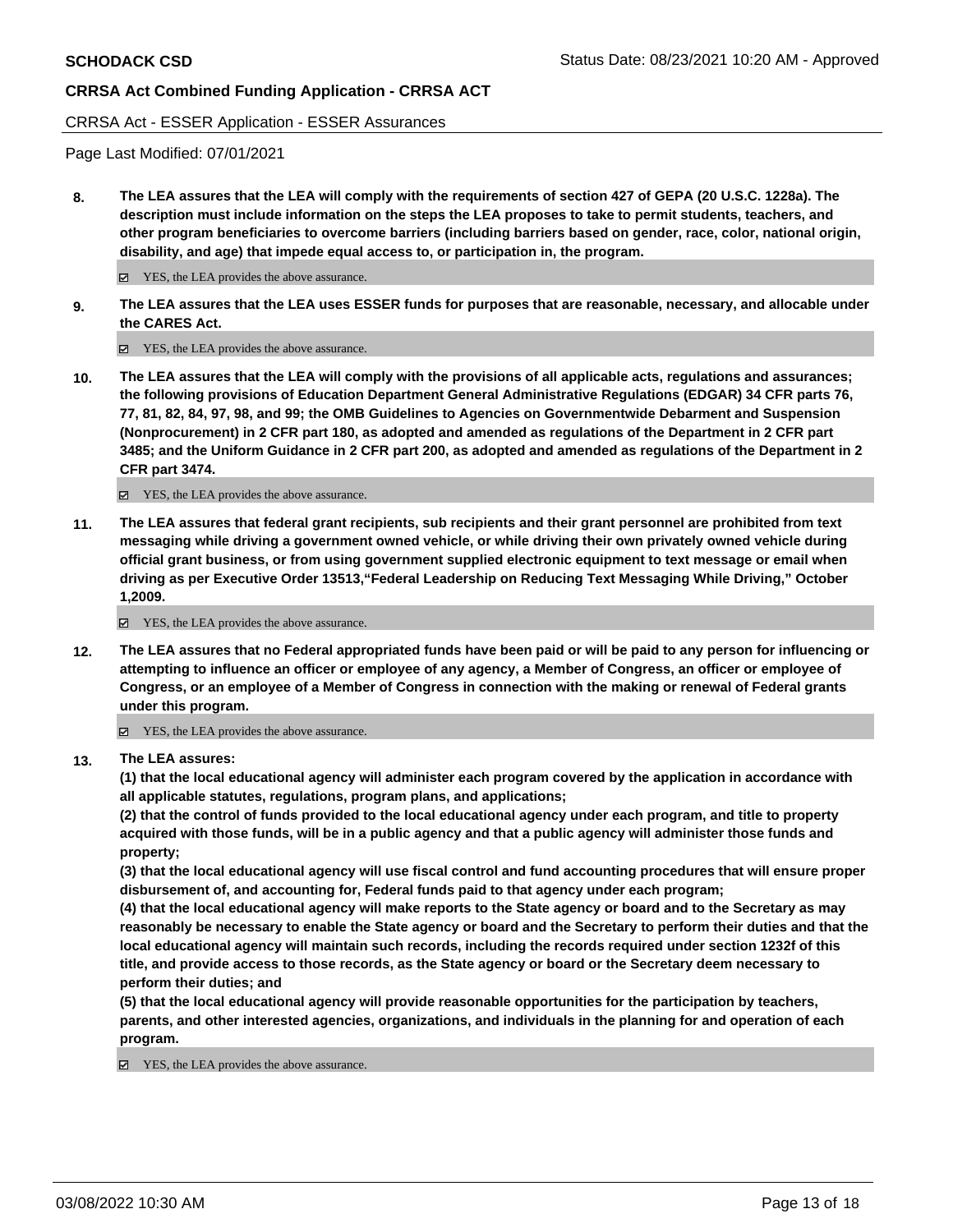CRRSA Act - ESSER Application - ESSER Assurances

Page Last Modified: 07/01/2021

## **14. The LEA further assures:**

**(6) that any application, evaluation, periodic program plan or report relating to each program will be made readily available to parents and other members of the general public;** 

**(7) that in the case of any project involving construction—** 

**(A) the project is not inconsistent with overall State plans for the construction of school facilities, and** 

**(B) in developing plans for construction, due consideration will be given to excellence of architecture and design and to compliance with standards prescribed by the Secretary under section 794 of title 29 in order to ensure that facilities constructed with the use of Federal funds are accessible to and usable by individuals with disabilities; (8) that the local educational agency has adopted effective procedures for acquiring and disseminating to teachers and administrators participating in each program significant information from educational research, demonstrations, and similar projects, and for adopting, where appropriate, promising educational practices developed through such projects; and** 

**(9) that none of the funds expended under any applicable program will be used to acquire equipment (including computer software) in any instance in which such acquisition results in a direct financial benefit to any organization representing the interests of the purchasing entity or its employees or any affiliate of such an organization.** 

■ YES, the LEA provides the above assurance.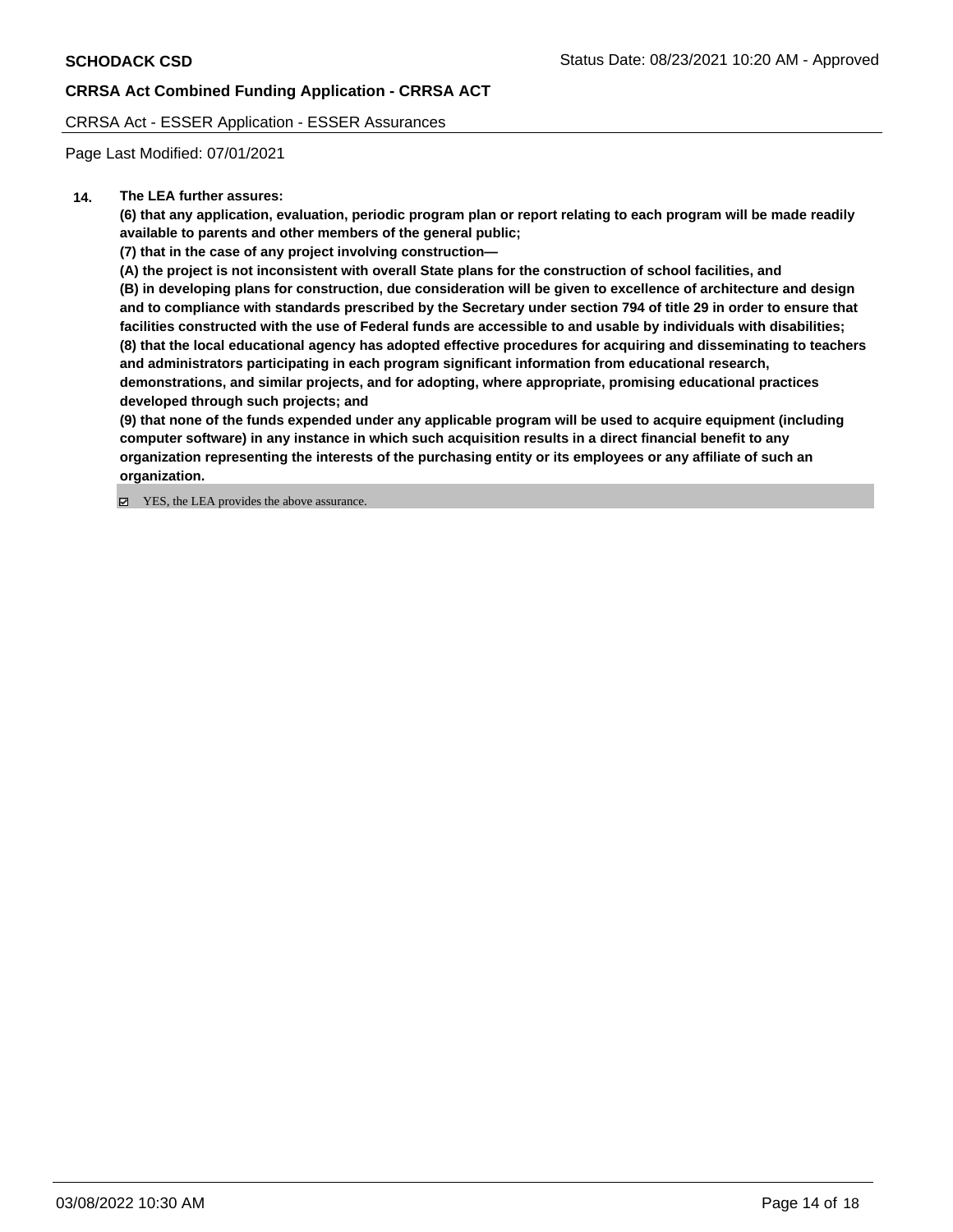CRRSA Act - ESSER Application - ESSER Funding Distribution

Page Last Modified: 08/20/2021

## **ESSER Funding Distribution**

SCHODACK CSD - 491501040000

**1. Please complete the following to indicate the LEA's Coronavirus Response and Relief Supplemental Appropriations (CRRSA) Act allocation for Elementary and Secondary School Emergency Relief (ESSER) funds, as well as its most current enrollment figures.** 

**For the allocation amount, use the sum of the 90% LEA CRRSA ESSER 2 Allocation and the CRRSA ESSER 2 Discretionary Allocation listed in the allocation chart HERE.** 

|                                                                 | Amount (\$ or #) |
|-----------------------------------------------------------------|------------------|
| <b>ESSER Fund Allocation (\$)</b>                               | 746.876          |
| Number of K-12 Resident Students Enrolled in PUBLIC Schools (#) | 884              |
| Number of students from low-income families (#)                 | 232              |

**2. Please complete the following chart by indicating the number of PUBLIC schools in the LEA being served by Elementary and Secondary School Emergency Relief (ESSER) funding.** 

|                                           | Number (#) |
|-------------------------------------------|------------|
| Number of Schools Served by ESSER Funding |            |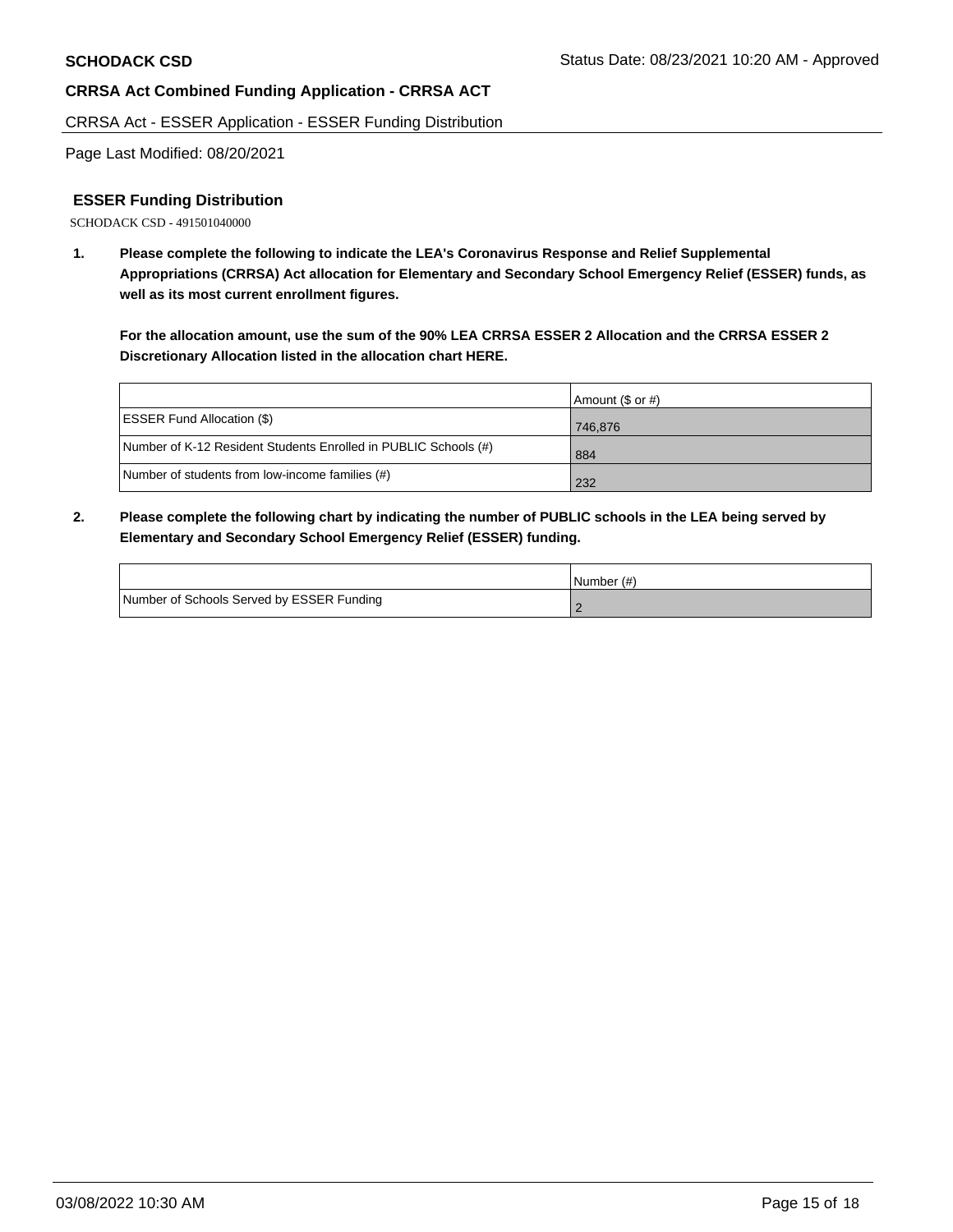CRRSA Act - ESSER Application - ESSER Use of Funds

Page Last Modified: 08/20/2021

## **ESSER Use of Funds**

SCHODACK CSD - 491501040000

**1. Please complete the chart below by identifying the funds being used to support each allowable activity as per section 313(d) of the CRRSA Act and section 18003(d) of the CARES Act. Please respond with "0" to indicate that no funds are being assigned to a given activity. The total amount of funds accounted for in the chart should equal the sum of the 90% LEA CRRSA ESSER 2 Allocation and the CRRSA ESSER 2 Discretionary Allocation listed in the allocation chart HERE.** 

**PLEASE NOTE - All proposed expenditures must be reflected within the FS-10 budget form AND budget narrative to clearly align with this item.** 

|                                                                                                                                                                                                                                                                                                                                                                                                                                                                                                                                                                                                                                                                                                                                                                                                                                                                                                                | <b>FUNDING Amounts (\$)</b> |
|----------------------------------------------------------------------------------------------------------------------------------------------------------------------------------------------------------------------------------------------------------------------------------------------------------------------------------------------------------------------------------------------------------------------------------------------------------------------------------------------------------------------------------------------------------------------------------------------------------------------------------------------------------------------------------------------------------------------------------------------------------------------------------------------------------------------------------------------------------------------------------------------------------------|-----------------------------|
| 1 - Any activity authorized by the ESEA of 1965, including the Native Hawaiian Education<br>Act and the Alaska Native Educational Equity, Support, and Assistance Act (20 U.S.C.<br>6301 et seq.), the Individuals with Disabilities Education Act (20 U.S.C. 1400 et seq.)<br>("IDEA"), the Adult Education and Family Literacy Act (20 U.S.C. 1400 et seq.), the Carl<br>D. Perkins Career and Technical Education Act of 2006 (20 U.S.C. 2301 et seq.) ("the<br>Perkins Act"), or subtitle B of title VII of the McKinney-Vento Homeless Assistance Act (42<br>U.S.C. 11431 et seq.).                                                                                                                                                                                                                                                                                                                       | $\mathbf 0$                 |
| 2 - Coordination of preparedness and response efforts of local educational agencies with<br>State, local, Tribal, and territorial public health departments, and other relevant agencies,<br>to improve coordinated responses among such entities to prevent, prepare for, and<br>respond to coronavirus.                                                                                                                                                                                                                                                                                                                                                                                                                                                                                                                                                                                                      | $\mathbf 0$                 |
| 3 - Activities to address the unique needs of low-income children or students, children<br>with disabilities, English learners, racial and ethnic minorities, students experiencing<br>homelessness, and foster care youth, including how outreach and service delivery will<br>meet the needs of each population.                                                                                                                                                                                                                                                                                                                                                                                                                                                                                                                                                                                             | $\mathbf 0$                 |
| 4 - Developing and implementing procedures and systems to improve the preparedness<br>and response efforts of local educational agencies.                                                                                                                                                                                                                                                                                                                                                                                                                                                                                                                                                                                                                                                                                                                                                                      | 4.090                       |
| 5 - Training and professional development for staff of the local educational agency on<br>sanitation and minimizing the spread of infectious diseases.                                                                                                                                                                                                                                                                                                                                                                                                                                                                                                                                                                                                                                                                                                                                                         | $\mathbf 0$                 |
| 6 - Purchasing supplies to sanitize and clean the facilities of a local educational agency,<br>including buildings operated by such agency.                                                                                                                                                                                                                                                                                                                                                                                                                                                                                                                                                                                                                                                                                                                                                                    | $\overline{0}$              |
| 7 - Planning for and coordinating during long-term closures, including for how to provide<br>meals to eligible students, how to provide technology for online learning to all students,<br>how to provide guidance for carrying out requirements under the Individuals with<br>Disabilities Education Act (20 U.S.C. 1401 et seq.) and how to ensure other educational<br>services can continue to be provided consistent with all Federal, State, and local<br>requirements.                                                                                                                                                                                                                                                                                                                                                                                                                                  | $\mathbf 0$                 |
| 8 - Purchasing educational technology (including hardware, software, and connectivity)<br>for students who are served by the local educational agency that aids in regular and<br>substantive educational interaction between students and their classroom instructors,<br>including low-income students and students with disabilities, which may include assistive<br>technology or adaptive equipment.                                                                                                                                                                                                                                                                                                                                                                                                                                                                                                      | $\Omega$                    |
| 9 - Providing mental health services and supports, including through the implementation<br>of evidence-based full-service community schools.                                                                                                                                                                                                                                                                                                                                                                                                                                                                                                                                                                                                                                                                                                                                                                   | 130,629                     |
| 10 - Planning and implementing activities related to summer learning and supplemental<br>afterschool programs, including providing classroom instruction or online learning during<br>the summer months and addressing the needs of low income students, students with<br>disabilities, English learners, migrant students, students experiencing homelessness, and<br>children in foster care.                                                                                                                                                                                                                                                                                                                                                                                                                                                                                                                | 30,000                      |
| 11 - Addressing learning loss among students, including low-income students, children<br>with disabilities, English learners, racial and ethnic minorities, students experiencing<br>homelessness, and children and youth in foster care, of the local educational agency,<br>including by- (i) administering and using high-quality assessments that are valid and<br>reliable, to accurately assess students' academic progress and assist educators in<br>meeting students' academic needs, including through differentiating instruction; (ii)<br>implementing evidence-based activities to meet the comprehensive needs of students;<br>(iii) providing information and assistance to parents and families on how they can<br>effectively support students, including in a distance learning environment; and (iv)<br>tracking student attendance and improving student engagement in distance education. | 371,481                     |
| 12 - School facility repairs and improvements to enable operation of schools to reduce<br>risk of virus transmission and exposure to environmental health hazards, and to support<br>student health needs.                                                                                                                                                                                                                                                                                                                                                                                                                                                                                                                                                                                                                                                                                                     | $\mathbf 0$                 |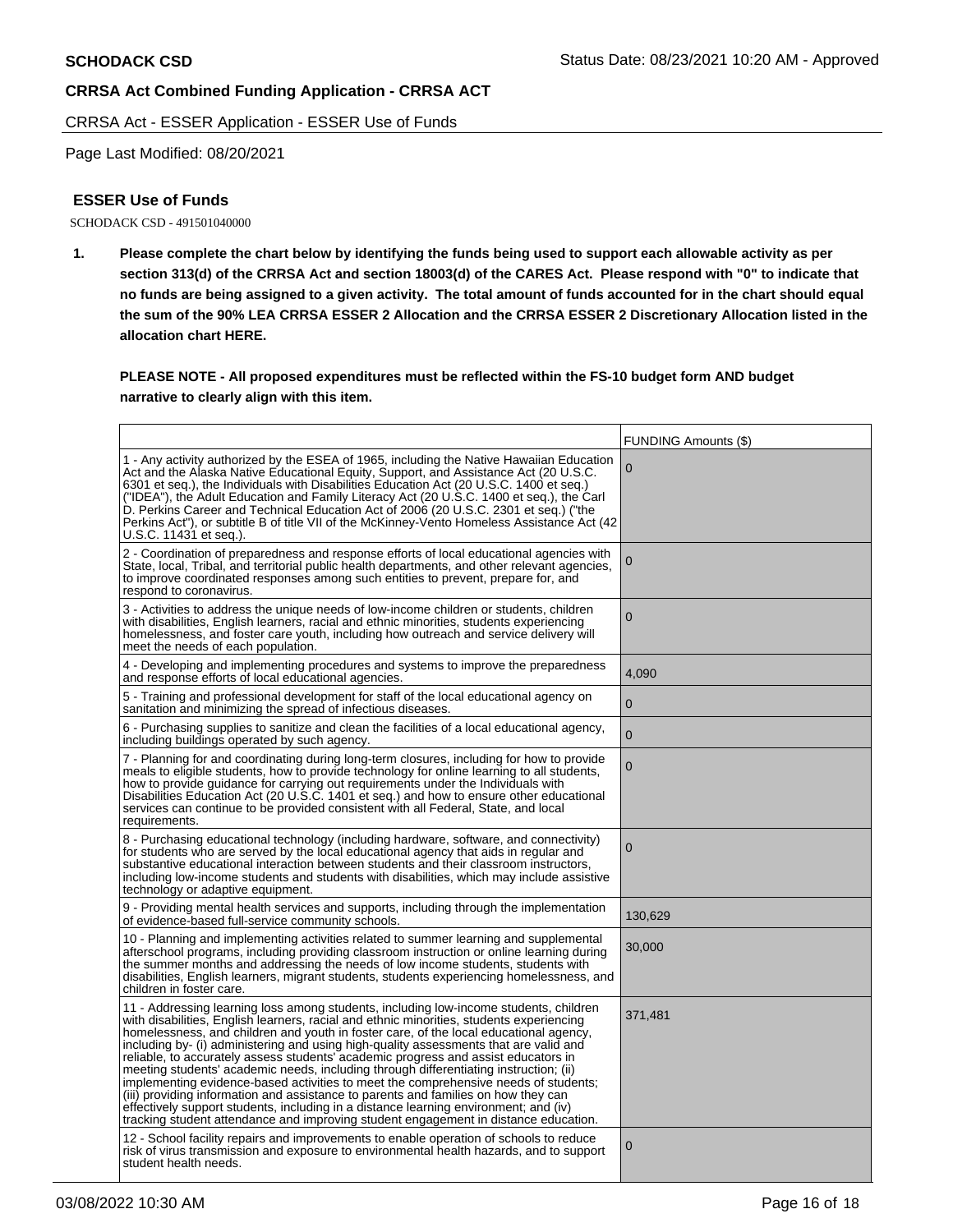# CRRSA Act - ESSER Application - ESSER Use of Funds

Page Last Modified: 08/20/2021

|                                                                                                                                                                                                                                                                                                                                                                   | FUNDING Amounts (\$) |
|-------------------------------------------------------------------------------------------------------------------------------------------------------------------------------------------------------------------------------------------------------------------------------------------------------------------------------------------------------------------|----------------------|
| 13 - Inspection, testing, maintenance, repair, replacement, and upgrade projects to<br>improve the indoor air quality in school facilities, including mechanical and non-<br>mechanical heating, ventilation, and air conditioning systems, filtering, purification and<br>other air cleaning, fans, control systems, and window and door repair and replacement. |                      |
| 14 - Developing strategies and implementing public health protocols including, to the<br>greatest extent practicable, policies in line with guidance from the Centers for Disease<br>Control and Prevention for the reopening and operation of school facilities to effectively<br>maintain the health and safety of students, educators, and other staff.        |                      |
| 15 - Other activities that are necessary to maintain the operation of and continuity of<br>services in local educational agencies and continuing to employ existing staff of the local<br>educational agency.                                                                                                                                                     | 210,676              |
| Totals:                                                                                                                                                                                                                                                                                                                                                           | 746,876              |